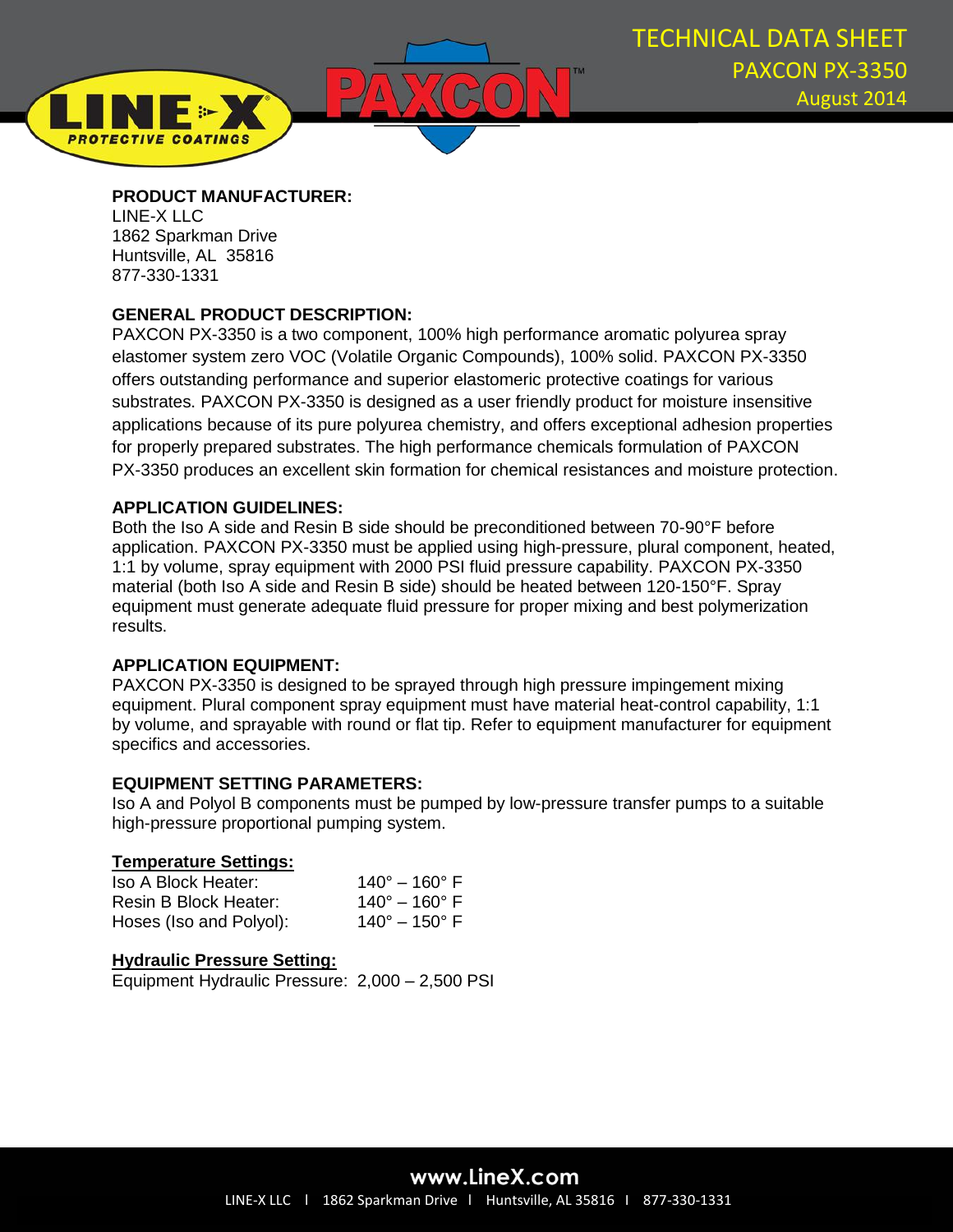

## **EQUIPMENT CLEAN-UP:**

**PROTECTIVE COATINGS** 

Spray equipment should be cleaned immediately after use following equipment manufacturer's recommended procedures. Please refer to spray equipment operating and maintenance procedures for further details. PAXCON PX-3350 should be cleaned with environmentally safe urethane grade cleaners. Cleaning materials must be free of reactive contaminants such as water and alcohol. All gun cleaners and spray equipment cleaning materials must be used and disposed of as permitted under local rules and regulations.

## **MATERIAL STORAGE:**

PAXCON PX-3350 has a shelf life of twelve (12) months from manufacture date in factory sealed containers. PAXCON PX-3350 should be stored between 60-100°F. Do not expose unused materials to high humidity conditions. Always provide airtight reseal conditions to unused materials. For materials that are currently connecting to the pumps, always provide as much airtight and moisture free conditions to unused materials as possible to ensure proper chemical performance. Drums should be stored on pallets to avoid direct contact with the warehouse floor/ground.

## **SAFETY AND HANDLING:**

Please refer to MSDS for safety and handling of this material. All personnel working with this material are expected to read and understand all safety recommendations per MSDS. All Personal Protection Equipment must be properly worn to comply with worker health and safety requirements.

### **CHEMICAL TECHNICAL DATA:**

| Mix Ratio by Volume:              | 1A:1B          |
|-----------------------------------|----------------|
| Gel Time:                         | $3-6$ Sec      |
| <b>Tack Free Time:</b>            | 6-9 Sec        |
| Viscosity (cPs) @ 77°F            |                |
| A Iso Side:                       | $1000 \pm 100$ |
| <b>B</b> Resin Side               | $370+50$       |
| Material Density (lbs/gal) @ 77°F |                |
| A Iso Side:                       | 9.5 lbs/gal    |
| <b>B Resin Side:</b>              | 8.4 lbs/gal    |

# **BASIC PHYSICAL PROPERTIES:**

All tests are performed by independent third-party material test laboratories:

- OCM Test Laboratories.
- ISO 17025 Certified
- American Association for Laboratory Accreditation (A2LA)
- Truesdail Laboratories, Inc.
- Pira International Material Test Lab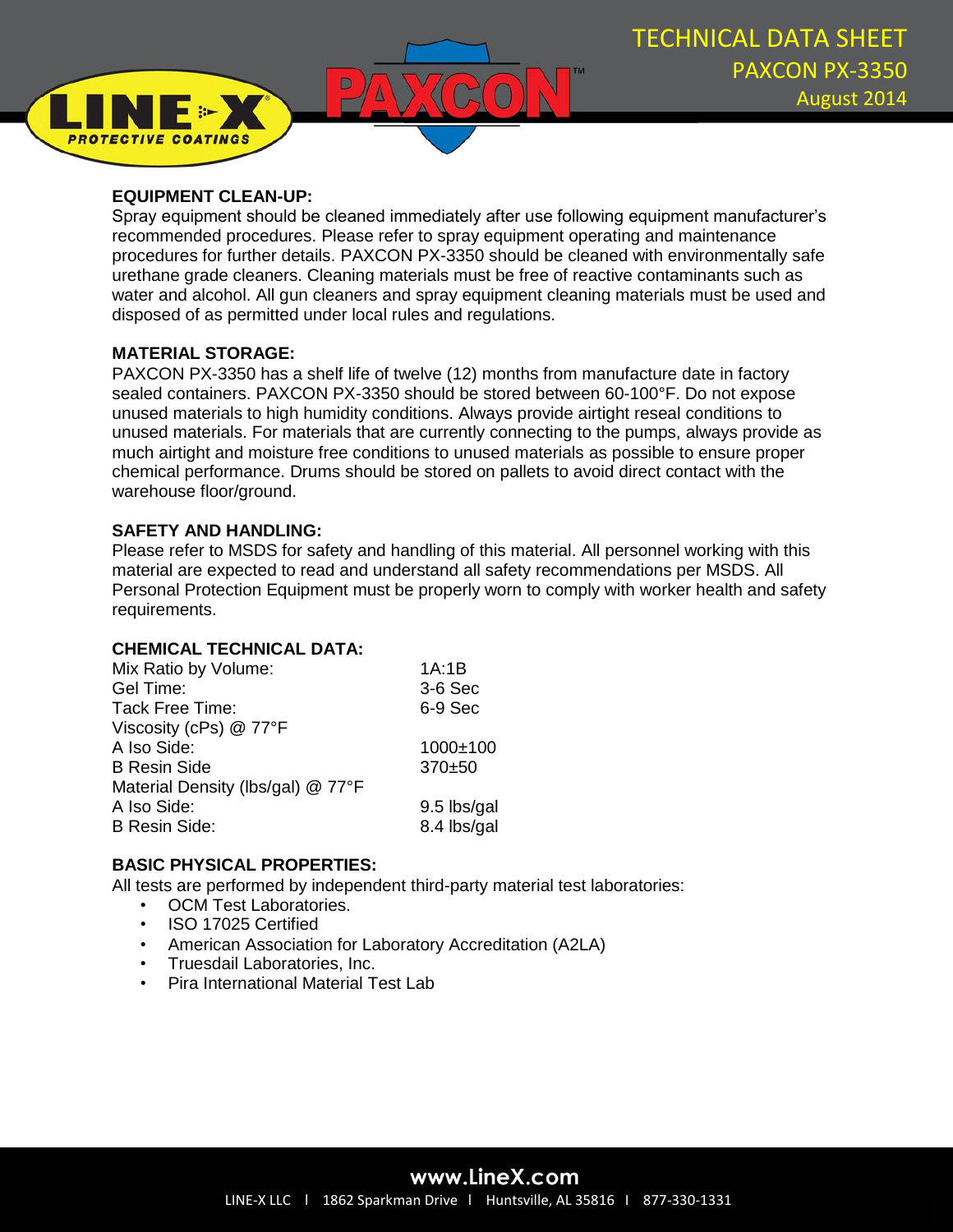

| <b>Test Name</b>                     | <b>Test Methods</b>   | <b>Value</b>                  |
|--------------------------------------|-----------------------|-------------------------------|
| Hardness Shore D                     | ASTM D2240            | 60±1                          |
| <b>Coefficient of Friction</b>       | ASTM D1894            |                               |
| <b>Static</b>                        |                       | 0.305                         |
| <b>Kinetic</b>                       |                       | 0.127                         |
| Dielectric Const.                    | ASTM D150             | 3.6                           |
| <b>Dissipation Factor</b>            | ASTM D <sub>150</sub> | 0.031                         |
| <b>Volume Resistance</b>             | ASTM D257             | $2.3x10^{14}$ ohm cm          |
| DMA Test (Loss Modulus, E"Tg)        | ASTM D4065            | $-28^\circ$ C                 |
| Elongation                           | ASTM D412             | 162%                          |
| <b>Flexural Strength</b>             | ASTM D790             | 2,630 PSI                     |
| <b>Flexural Modulus</b>              | ASTM D790             | 0.056 MSI                     |
| <b>Fungus Resistance Test</b>        | MIL-STD 810F          | Pass                          |
| Pull-off Test - Adhesion             | ASTM C297             |                               |
| To Metal – No Primer                 |                       | 1,800 PSI                     |
| To Metal - XPM Primer                |                       | 1,910 PSI                     |
| To Metal - LX SF-515 Primer          |                       | 1,870 PSI                     |
| Taber Abrasion (mg Loss/1000 cycles) | ASTM D4060            | 15.95                         |
| <b>Tear Strength</b>                 | ASTM D624             | 783 PLI                       |
| <b>Tensile Strength</b>              | ASTM D412             | 3,432 PSI                     |
| Water Vapor Trans.                   | <b>ASTM E96</b>       | 0.499 Grains/Hr $\text{Ft}^2$ |
|                                      |                       |                               |

#### **ADDITIONAL PRODUCT CERTIFICATIONS:**

∎ (⊳

**PROTECTIVE COATINGS** 

- ANSI/NSF 61 5 (Barrier Material) Coatings for Water Tanks Certified by Truesdail Laboratory - Only for XS-350 Natural Color
- USFDA Coatings for Incidental-Food-Contact Applications Certified by Keller and Heckman LLP
- MIL-STD-810F Fungus Resistance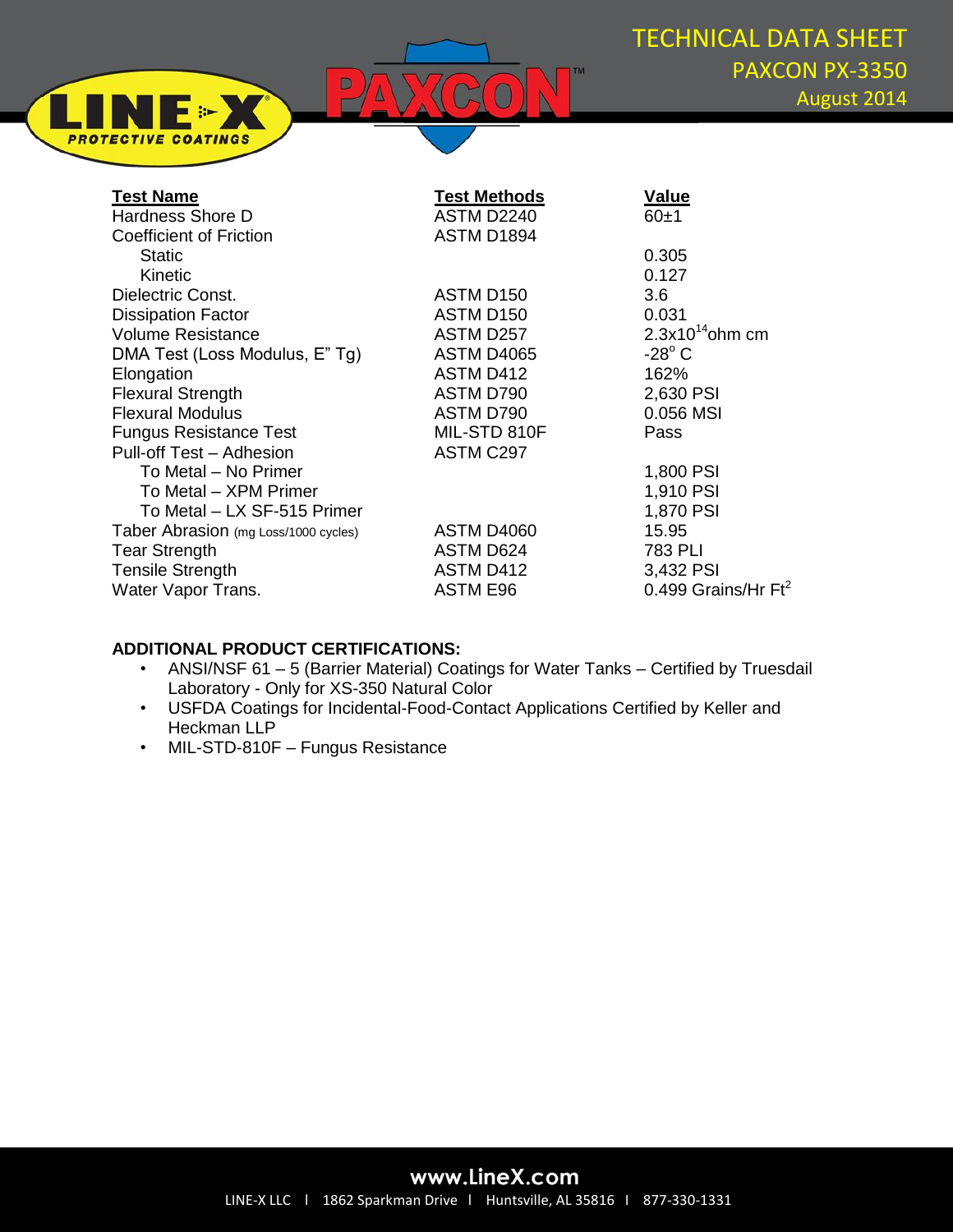

### **CHEMICAL RESISTANCES PER ASTM D543 FOR IMMERSION IN FLUIDS METHODS:**

 $\overline{\mathbb{C}}$ 

 $\boxed{0}$ 

PAXCON PX-3350 materials are immersed in the chemicals below for a period of 7 days; physical properties of pre- and post-immersion were measured to quantify the changes in product physical properties.

| <b>Chemical Names</b>   | Volume           | Hardness   | Elongation<br><b>ASTM D412</b> | <b>Tensile Strength</b><br><b>ASTM D412</b> | Recommendations              |
|-------------------------|------------------|------------|--------------------------------|---------------------------------------------|------------------------------|
|                         | Change (%)       | Change (%) | Change (%)                     | Change (%)                                  |                              |
| Acetic Acid 10%         | 6%               | $-13%$     | 56%                            | $-13%$                                      | Yes                          |
| Ammonium Chloride 30%   | 2%               | $-1\%$     | 76%                            | 40%                                         | Yes                          |
| Ammonium Hydroxide      | $\overline{2\%}$ | $-1\%$     | 59%                            | 22%                                         | Yes                          |
| Automotive Gasoline     | 11%              | $-13%$     | $-14%$                         | $-39%$                                      | Yes                          |
| Automotive Oil          | 13%              | $-14%$     | 74%                            | 45%                                         | Yes                          |
| Aviation J.P. Fuel      | 8%               | $-8%$      | 39%                            | $-5%$                                       | Yes                          |
| Baking Soda 25%         | 3%               | $-4%$      | 68%                            | 30%                                         | Yes                          |
| Benzene                 | 13%              | $-16%$     | $-37%$                         | $-72%$                                      | Yes                          |
| Bleach (Chloride)       | 2%               | $-7%$      | $50\%$                         | 12%                                         | Yes                          |
| Boric Acid 3%           | 6%               | $-12%$     | 65%                            | 22%                                         | Yes                          |
| Brake Fluid (DOT 3)     | 30%              | $-39%$     | 7%                             | $-48%$                                      | Yes-Secondary<br>Containment |
| Calcium Chloride 50%    | 2%               | $-8%$      | 71%                            | 50%                                         | Yes                          |
| Calcium Hypochloride 5% | 4%               | $-5%$      | 48%                            | 11%                                         | Yes                          |
| Citric Acid 10%         | 2%               | $-4%$      | 71%                            | 30%                                         | Yes                          |
| Club Soda               | 3%               | $-5%$      | 49%                            | 13%                                         | Yes                          |
| Cream Soda              | 2%               | $-6%$      | 66%                            | 22%                                         | Yes                          |
| Crude Oil (Heating)     | $7\%$            | $-4%$      | 35%                            | 11%                                         | Yes                          |
| Diesel Fuel             | $5\%$            | $-6%$      | 48%                            | 33%                                         | Yes                          |
| Ethylene Glycol         | $3\%$            | $-7%$      | 55%                            | 19%                                         | Yes                          |
| Formic Acid 10%         | 12%              | $-23%$     | 60%                            | $-29%$                                      | Yes-Secondary<br>Containment |
| Formic Acid 5%          | 14%              | $-26%$     | 61%                            | $-31%$                                      | Yes-Secondary<br>Containment |
| Hydraulic Fluid (Oil)   | $2\%$            | $-2%$      | 45%                            | 47%                                         | Yes                          |
| Hydrogen Peroxide 30%   | 4%               | $-6%$      | 55%                            | 13%                                         | Yes                          |
| Hydrogen Peroxide 10%   | 4%               | $-7%$      | 80%                            | 22%                                         | Yes                          |
| Isopropyl Alcohol       | 32%              | $-34%$     | 40%                            | $-50%$                                      | Yes                          |
| Kerosene                | $8\%$            | $-6%$      | 53%                            | 9%                                          | Yes                          |
| Lactic Acid 20%         | 4%               | $-7%$      | 79%                            | 18%                                         | Yes                          |
| Lactic Acid 45%         | 7%               | $-13%$     | 55%                            | $5\%$                                       | Yes                          |
| Methylene Chloride      | 12%              | $-22%$     | $-51%$                         | $-84%$                                      | Yes                          |
| Mineral Spirits         | 4%               | $-1\%$     | 37%                            | 13%                                         | Yes                          |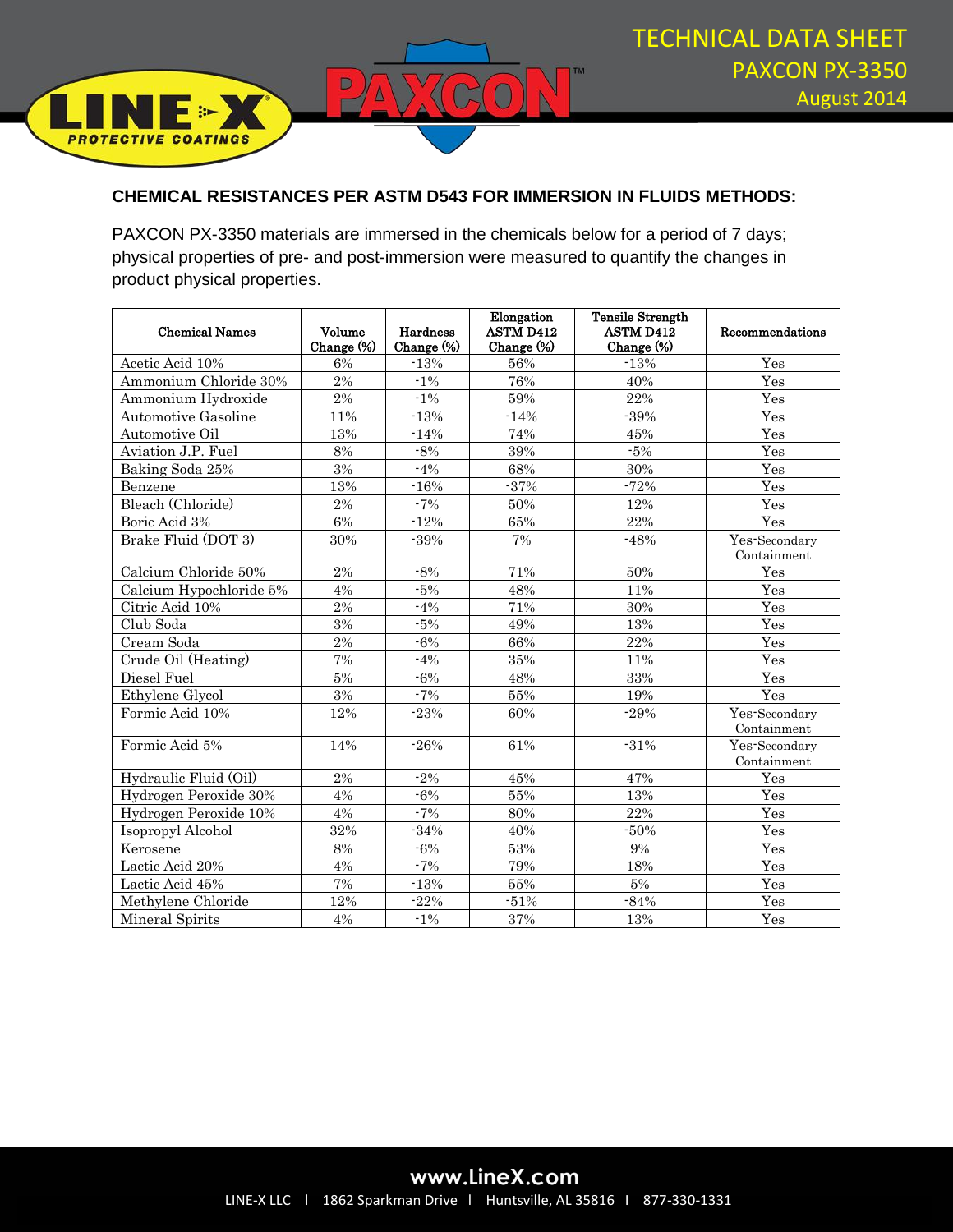

#### **CHEMICAL RESISTANCES PER ASTM D543 FOR IMMERSION IN FLUIDS METHODS:**

PAXCON PX-3350 materials are immersed in the chemicals below for a period of 7 days; physical properties of pre- and post-immersion were measured to quantify the changes in product physical properties.

| Chemical Names              | Volume<br>Change<br>$\frac{1}{2}$ | Hardness<br>Change<br>(%) | Elongation<br><b>ASTM D412</b><br>Change (%) | Tensile Strength<br><b>ASTM D412</b><br>Change (%) | <b>Recommendations</b> |
|-----------------------------|-----------------------------------|---------------------------|----------------------------------------------|----------------------------------------------------|------------------------|
| Phosphoric Acid 50%         | 4%                                | $-5%$                     | 46%                                          | 27%                                                | $\operatorname{Yes}$   |
| Potassium Hydroxide 50%     | 2%                                | $-3%$                     | 65%                                          | 47%                                                | $\operatorname{Yes}$   |
| Saline Solution 30%         | 3%                                | $-8%$                     | NA                                           | NA                                                 | Yes                    |
| Sea Water                   | 3%                                | $-7%$                     | 79%                                          | 24%                                                | Yes                    |
| Sodium Carbonate 10%        | 4%                                | $-8%$                     | 57%                                          | 23%                                                | Yes                    |
| Sodium Chloride 30%         | 2%                                | $-4\%$                    | 63%                                          | 31%                                                | $\operatorname{Yes}$   |
| Sodium Hydroxide 50%        | $0\%$                             | 4%                        | $-9%$                                        | 49%                                                | Yes                    |
| Sodium Hydroxide 10%        | 2%                                | $-8\%$                    | 74%                                          | 26%                                                | Yes                    |
| Sodium Sulfate 30%          | 5%                                | $-7%$                     | 54%                                          | 6%                                                 | $\operatorname{Yes}$   |
| Sodium Sulfate 20%          | 2%                                | $-1\%$                    | 74%                                          | 30%                                                | Yes                    |
| Sugar Solution 30%          | 2%                                | $-6\%$                    | 62%                                          | 23%                                                | Yes                    |
| Sulfuric Acid 25%           | 2%                                | $-2\%$                    | 67%                                          | 39%                                                | Yes                    |
| Sulfuric Acid 10%           | 2%                                | $-8\%$                    | 54%                                          | 28%                                                | Yes                    |
| Tannic Acid 40%             | 4%                                | $-7%$                     | 47%                                          | 30%                                                | $\operatorname{Yes}$   |
| Toluene                     | 17%                               | $-18%$                    | $-29%$                                       | $-63%$                                             | $\operatorname{Yes}$   |
| $1,1,1$ – Trichloroethylene | 8%                                | $-13%$                    | $-53%$                                       | $-79%$                                             | Yes                    |
| Xylene                      | 17%                               | $-24%$                    | $-3\%$                                       | $-59%$                                             | Yes                    |
| Water $(H20)$               | 2%                                | $-9%$                     | 77%                                          | 29%                                                | Yes                    |

### **LIMITAT IONS:**

**PROTECTIVE COATINGS** 

The chemical resistance chart should be consulted prior to application; this is an exhaustive chemical compatibility list quantifying pre and post physical properties for chemicals exposure per ASTM D543. Application specific processing parameters such as temperature, and operating pressure of coated objects must be considered before installing PAXCON PX-3350 coatings system.

#### **PRODUCT USER RESPONSIBILITIES:**

Users of PAXCON PX-3350 product are responsible for reading the general guidelines, product data sheets, specifications and material safety data sheets (MSDS) before using this material. Printed technical data and instructions are subject to change without notices. Contact PAXCON representatives or visit our website for current technical data instructions.